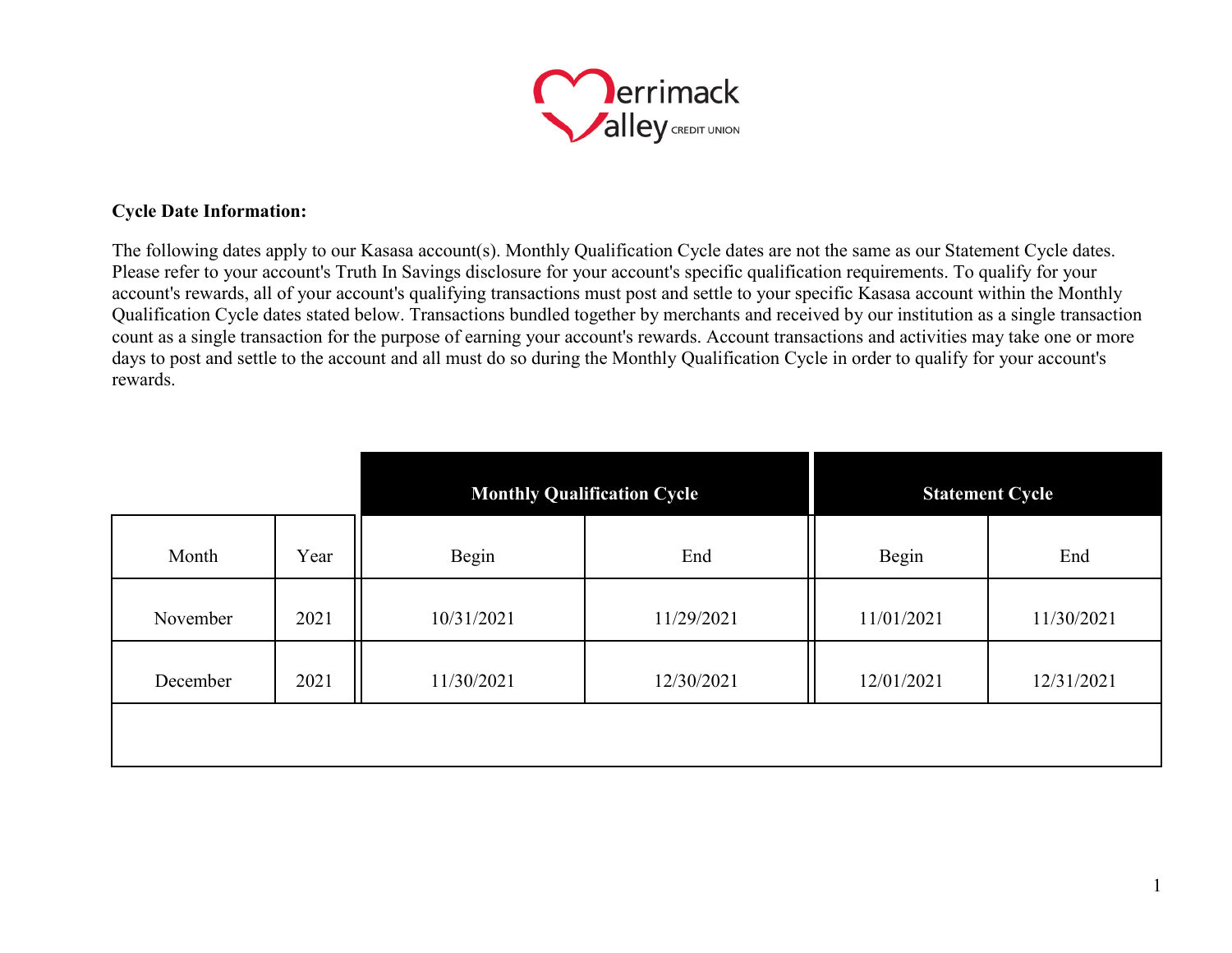

| January   | 2022 | 12/31/2021 | 01/30/2022 | 01/01/2022 | 01/31/2022 |
|-----------|------|------------|------------|------------|------------|
| February  | 2022 | 01/31/2022 | 02/27/2022 | 02/01/2022 | 02/28/2022 |
| March     | 2022 | 02/28/2022 | 03/30/2022 | 03/01/2022 | 03/31/2022 |
| April     | 2022 | 03/31/2022 | 04/29/2022 | 04/01/2022 | 04/30/2022 |
| May       | 2022 | 04/30/2022 | 05/30/2022 | 05/01/2022 | 05/31/2022 |
| June      | 2022 | 05/31/2022 | 06/29/2022 | 06/01/2022 | 06/30/2022 |
| July      | 2022 | 06/30/2022 | 07/30/2022 | 07/01/2022 | 07/31/2022 |
| August    | 2022 | 07/31/2022 | 08/30/2022 | 08/01/2022 | 08/31/2022 |
| September | 2022 | 08/31/2022 | 09/29/2022 | 09/01/2022 | 09/30/2022 |
| October   | 2022 | 09/30/2022 | 10/30/2022 | 10/01/2022 | 10/31/2022 |